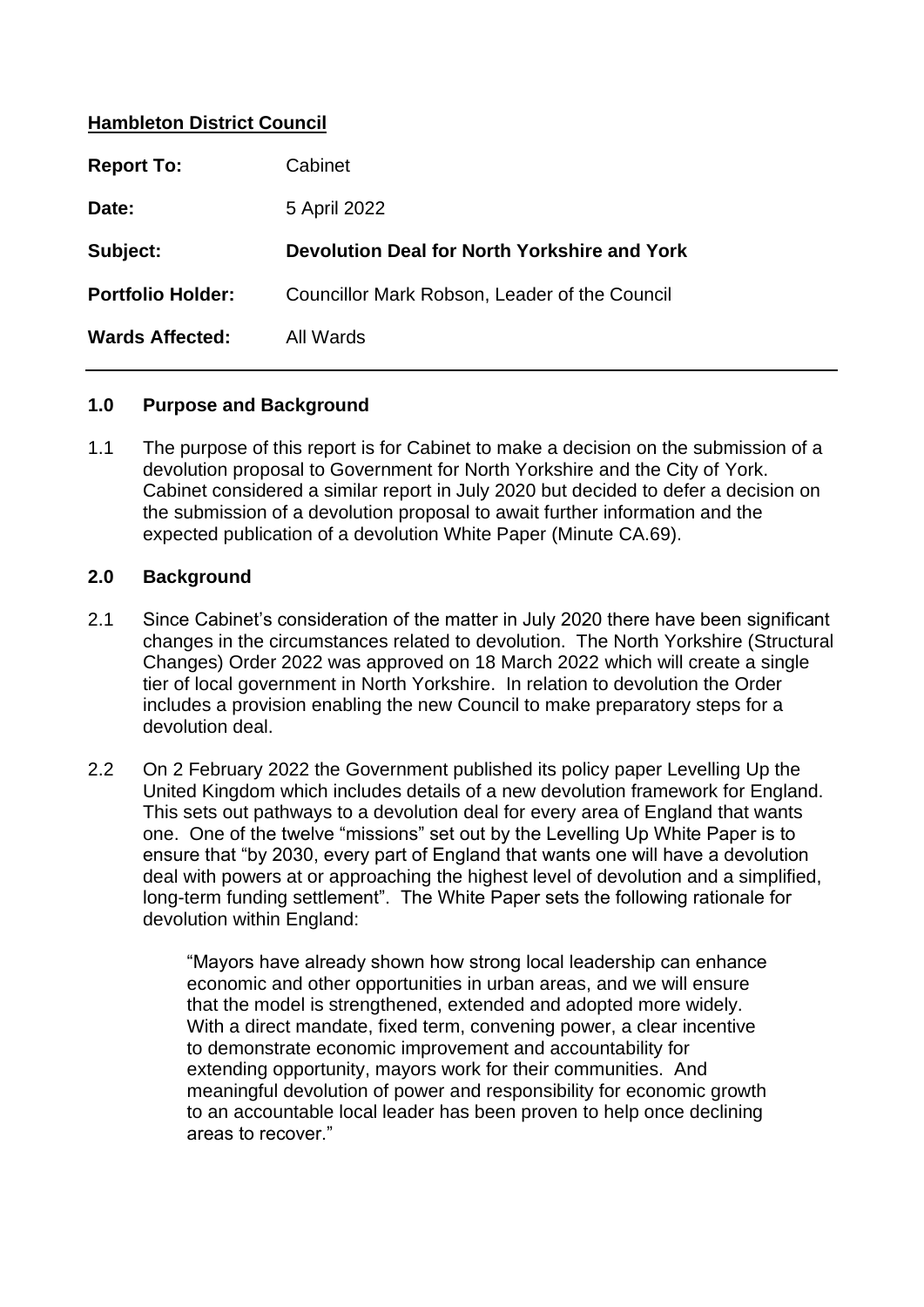- 2.3 The White Paper makes a number of commitments to negotiate specific devolution deals; for York and North Yorkshire the deal would include agreeing a Mayoral Combined Authority (MCA).
- 2.4 The White Paper sets out a 'devolution framework', with three 'levels'. Level 1 constitutes informal joint working between authorities; Level 2 is a single institution without an elected mayor; and Level 3 is a single institution with a directly-elected mayor. Level 3 bodies will be able to access the broadest range of powers. The framework states that:
	- Powers available only in Level 3 deals include a consolidated transport budget; key route network of roads; brownfield funding; an investment fund; employment support programmes, Mayoral Development Corporations; Police and Crime Commissioner responsibilities; a public health duty; and the power to set a precept on council tax and a supplement on business rates.
	- Bus franchising, the Adult Education Budget, compulsory purchase powers, a role in resilience, and planning of the UK Shared Prosperity Fund will also be available in Level 3 deals.
- 2.5 The White Paper also says that the Government will encourage the integration of LEPs and their business boards into MCAs.
- 2.6 There is currently an LGR workstream tasked with Devolution, it is being led by Mike Greene (Scarborough Borough Council - Chief Executive) and Richard Flinton (North Yorkshire County Council - Chief Executive). The work has a number of interdependencies with other workstreams particularly Economic Development and Housing. These officers together with the Chief Executive of York City Council and the Chief Executive of the LEP will form the team to discuss the 'asks' with civil servants.

### **3.0 Process for establishing a Combined Authority with a Mayor**

- 3.1 The Leaders of the Councils of York and North Yorkshire wrote on 13 February 2020 to Government to open up a dialogue to negotiate a devolution deal. In the context of the developments described in Section 2 above the intention now is to restart negotiations.
- 3.2 The negotiation process is designed so that the Councils develop a series of "asks" from Government concerning greater funding and powers to be devolved to the area. Alongside the "asks" Government will require a robust governance structure for the region which will give them confidence to pass on their powers and funding directly to the region in the knowledge that there is a sound and effective decision-making process for the locality. The Government has already stated its preference for a Mayoral Combined Authority.
- 3.3 A summary of the next stages in the negotiation process is described below. It is possible that there could be Mayoral elections in 2024.
	- 1. The Local Authorities submit "the asks" to Government for consideration.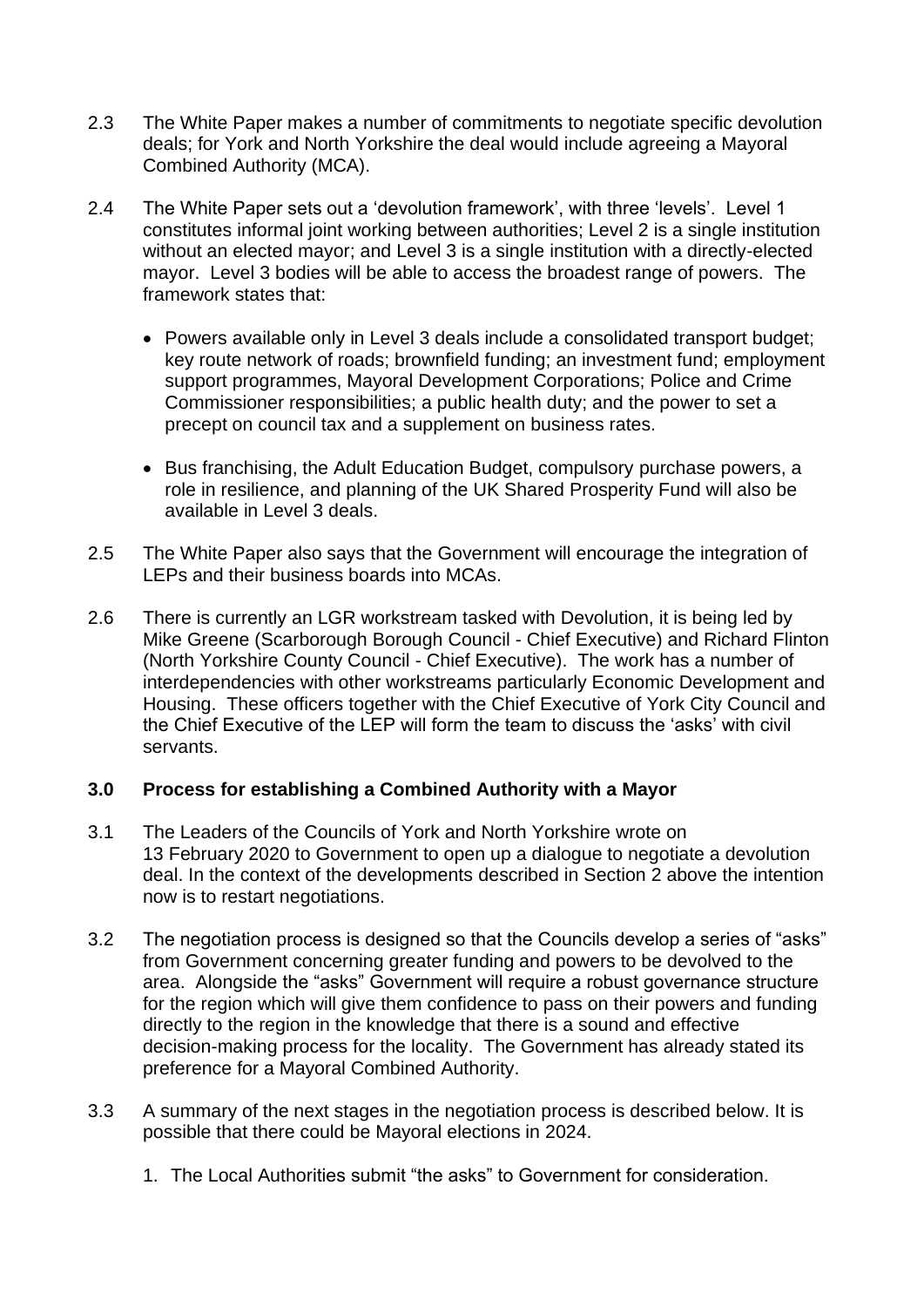- 2. Ministers from the MHCLG and Treasury will then consider "the asks" and will respond with a formal offer to the Councils for a devolution deal.
- 3. Each authority will then need to formally consider whether they wish to accept the Government's devolution deal offer. If all authorities agree, then the authorities will need to give approval to trigger the statutory process for creating a Combined Authority with an Elected Mayor. This requires the authorities to carry out a Governance Review, draft a scheme and carry out consultation. If the authorities chose not to carry out a consultation exercise, then the Secretary of State would have to carry out its own consultation exercise before creating a Combined Authority with a Mayor.
- 3.4 Therefore the next stage of the negotiations is to submit a series of proposals to Government of what should be included in a devolution deal. The submission of "the asks" does not bind any authority in proceeding with a devolution deal; it allows Government to consider the proposals and then respond with their formal offer of what a devolution deal would entail for the region. It is only when the Government respond in detail on what their proposed deal would be, do the authorities then formally decide whether they wish to proceed with the creation of a Combined Authority with a mayor, through the trigger of commencing a statutory Governance Review and consideration of the appropriate governance structure for devolution. The decision in this report is not to commence with the Governance Review, but to give approval to continue with the negotiation process to enable Government to consider the proposals and present a formal offer back to the local authorities for a devolution deal.
- 3.5 The "asks" for the deal that will be under negotiation are the same ones that were drawn up in collaboration with all local authorities and the York and North Yorkshire Local Enterprise Partnership in 2020. A summary of "the asks" is set out below:

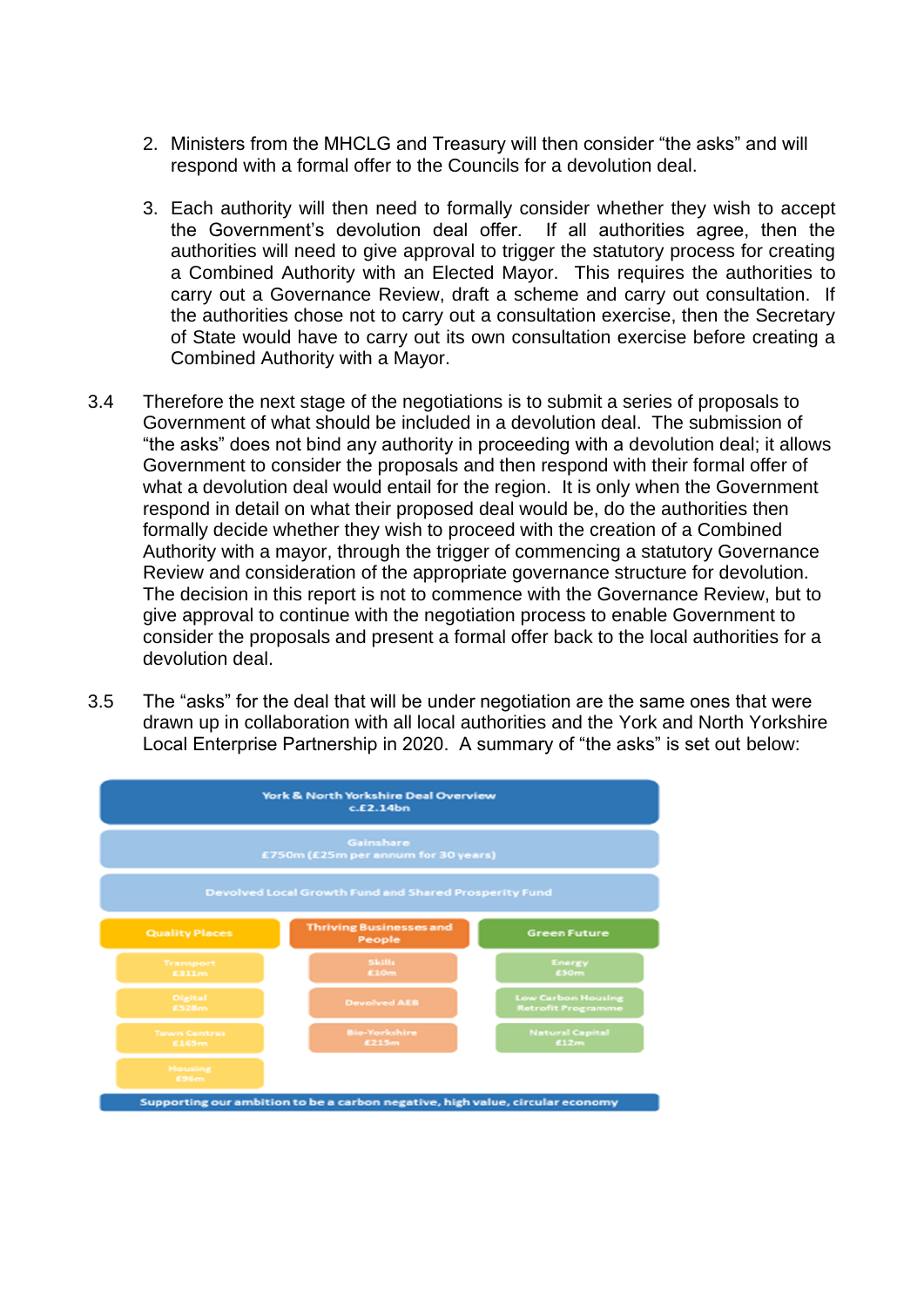3.6 The proposed "asks" document and summary for submission to Government are attached at Appendix 1 and 2.

## **4.0 Governance**

- 4.1 An elected Mayor for North Yorkshire and York would mean that the residents in the region would vote to elected a newly created Mayoral post who would then sit as the Chair of a newly formed Combined Authority. The Mayor, in partnership with the Combined Authority, would exercise the powers and functions devolved from Government as set out in the Devolution Deal.
- 4.2 A 'Combined Authority' is a legal partnership between the agreeing authorities to create a separate legal body that provides a formal way for local authorities to work together across individual boundaries and functions. The creation of a Combined Authority must be approved by Parliament and would normally follow a Governance Review that has been triggered by the constituent councils. The governance arrangements of a Combined Authority will be determined by the Order that creates the new body and its constitution. The relevant document will need to be approved after a Governance Review is undertaken and therefore further details of what this scheme will look like will be covered in a future report if the ultimate Devolution Deal offered by Government is acceptable to the authorities.

# **5.0 Next Stages**

5.1 If approval is obtained from all constituent authorities regarding the devolution proposal it will be sent to Central Government for their consideration. Once they have had an opportunity to consider the proposals they will respond with their proposed Devolution Deal. At that stage each constituent council will be presented with the Government's offer and each authority will then be formally requested to consider whether it wishes to formally trigger a Governance Review to start the legal process of establishing a Combined Authority and a Mayor.

# **6.0 Equality/Diversity Issues**

6.1 At this stage no formal decision is being made to accept a Devolution Deal, however, a proposal is being submitted to Government to consider how additional funding can be delivered to the region. The proposals do not remove the duties of the Council in regard to the Equalities Act and when a final offer is made to the councils, the equalities implications of the deal will be considered further.

## **7.0 Link to Council Priorities**

7.1 The additional funding generated for York and North Yorkshire by the creation of a Combined Authority with a Mayor will have benefits for the economy.

## **8.0 Risk Assessment**

8.1 Risk in approving the recommendation is shown below: